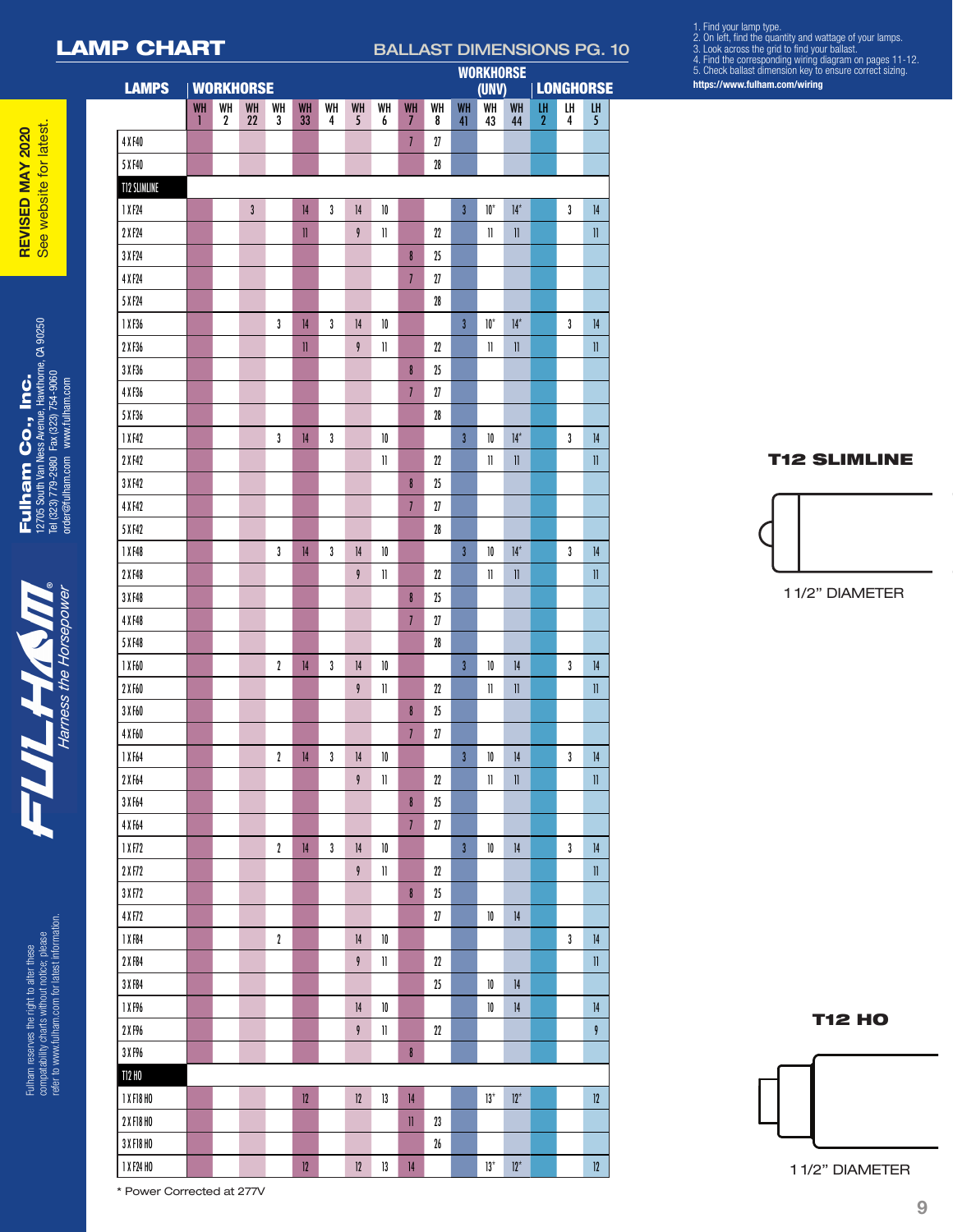## LAMP CHART BALLAST DIMENSIONS PG. 10

**WORKHORSE** 

1. Find your lamp type.<br>2. On left, find the quantity and wattage of your lamps.<br>3. Look across the grid to find your ballast.<br>4. Find the corresponding wiring diagram on pages 11-12.<br>5. Check ballast dimension key to ensu

**https://www.fulham.com/wiring**

| - |  |
|---|--|
| ٠ |  |
|   |  |
|   |  |
|   |  |
|   |  |
|   |  |
|   |  |
| ٠ |  |

 $\begin{array}{l} \mathsf{FullHam} \hspace{0.5em} \mathsf{Co}_{\bullet} \text{, In} \text{C}_{\bullet} \ \text{In} \ \text{In} \ \text{in} \ \text{1776} \text{ Soth} \text{ van } \text{Mess} \text{ Meme} \text{. Hawthome, CA} \text{ 90250} \ \text{Id} \text{ (323) 73-2980} \text{ } \text{Fac} \text{ (323) 754-9060} \ \text{ordeofulham.com} \ \text{www. Hilham.com} \end{array}$ 12705 South Van Ness Avenue, Hawthorne, CA 90250 Tel (323) 779-2980 Fax (323) 754-9060 Fulham Co., Inc. order@fulham.com www.fulham.com

 Fulham reserves the right to alter these compatability charts without notice; please refer to www.fulham.com for latest information.

Fulham reserves the right to alter these<br>compatability charts without notice; please<br>refer to www.fulham.com for latest information.

| <b>LAMPS</b> |                | <b>WORKHORSE</b>       |                 |         |          |         |         |         |                |         |                       | (UNV)    |          |                      | <b>LONGHORSE</b> |                      |
|--------------|----------------|------------------------|-----------------|---------|----------|---------|---------|---------|----------------|---------|-----------------------|----------|----------|----------------------|------------------|----------------------|
|              | <b>WH</b><br>ı | WH<br>$\boldsymbol{2}$ | <b>WH</b><br>22 | WH<br>3 | WH<br>33 | WH<br>4 | WH<br>5 | WH<br>6 | <b>WH</b><br>7 | WH<br>8 | WH<br>$\overline{41}$ | WH<br>43 | WH<br>44 | LH<br>$\overline{2}$ | LH<br>4          | LH<br>$\overline{5}$ |
| 2 X F24 HO   |                |                        |                 |         |          |         |         |         | $\rm II$       | 23      |                       |          |          |                      |                  |                      |
| 3 X F24 HO   |                |                        |                 |         |          |         |         |         |                | $26\,$  |                       |          |          |                      |                  |                      |
| 1 X F30 HO   |                |                        |                 |         | 12       |         | 12      | 13      | 4              |         |                       | 13       | 12       |                      |                  | 12                   |
| 2 X F30 HO   |                |                        |                 |         |          |         |         |         | $\mathbf{II}$  | 23      |                       |          |          |                      |                  |                      |
| 3 X F30 HO   |                |                        |                 |         |          |         |         |         |                | $26\,$  |                       |          |          |                      |                  |                      |
| 1 X F36 HO   |                |                        |                 |         | 12       |         | 12      | 13      | 4              |         |                       | 13       | 12       |                      |                  | 12                   |
| 2 X F36 HO   |                |                        |                 |         |          |         |         |         | II             | 23      |                       |          |          |                      |                  |                      |
| 3 X F36 HO   |                |                        |                 |         |          |         |         |         |                | 26      |                       |          |          |                      |                  |                      |
| 1 X F42 HO   |                |                        |                 |         | 12       |         | 12      | 13      | 4              |         |                       | 13       | 12       |                      |                  | 12                   |
| 2 X F42 HO   |                |                        |                 |         |          |         |         |         | $\mathbf{II}$  | 23      |                       |          |          |                      |                  |                      |
| 3 X F42 HO   |                |                        |                 |         |          |         |         |         |                | $26\,$  |                       |          |          |                      |                  |                      |
| 1 X F48 HO   |                |                        |                 |         | 12       |         | 12      | 13      | 14             |         |                       | 13       | 12       |                      |                  | 12                   |
| 2 X F48 HO   |                |                        |                 |         |          |         |         |         | $\mathbb{I}$   | 23      |                       |          |          |                      |                  |                      |
| 3 X F48 HO   |                |                        |                 |         |          |         |         |         |                | $26\,$  |                       |          |          |                      |                  |                      |
| 1 X F60 HO   |                |                        |                 |         |          |         | 12      | 13      | 4              |         |                       | 13       | 12       |                      |                  | 12                   |
| 2 X F60 HO   |                |                        |                 |         |          |         |         |         | II             | 23      |                       |          |          |                      |                  |                      |
| 3 X F60 HO   |                |                        |                 |         |          |         |         |         |                | $26\,$  |                       |          |          |                      |                  |                      |
| 1 X F64 HO   |                |                        |                 |         |          |         | 12      | 13      | 4              |         |                       | 13       | 12       |                      |                  | 12                   |
| 2 X F64 HO   |                |                        |                 |         |          |         |         |         | $\mathbf{I}$   | 23      |                       |          |          |                      |                  |                      |
| 1 X F72 HO   |                |                        |                 |         |          |         | 12      | 13      | 4              |         |                       | 13       | 12       |                      |                  | 12                   |
| 2 X F72 HO   |                |                        |                 |         |          |         |         |         | $\mathbf{I}$   | 23      |                       |          |          |                      |                  |                      |
| 1 X F84 HO   |                |                        |                 |         |          |         | 12      | 13      | 4              |         |                       | 13       | 12       |                      |                  | 12                   |
| 2 X F84 HO   |                |                        |                 |         |          |         |         |         | $\mathbf{II}$  | 23      |                       |          |          |                      |                  |                      |
| 1 X F96 HO   |                |                        |                 |         |          |         | $12\,$  | 13      | 4              |         |                       |          | 12       |                      |                  | 12                   |
| 2 X F96 HO   |                |                        |                 |         |          |         |         |         | II             | 23      |                       |          |          |                      |                  |                      |
| T12 VHO      |                |                        |                 |         |          |         |         |         |                |         |                       |          |          |                      |                  |                      |
| 1 X F48 VHO  |                |                        |                 |         |          |         |         |         | 12             | 19      |                       |          |          |                      |                  |                      |
| 1 X F60 VHO  |                |                        |                 |         |          |         |         |         | 12             | 19      |                       |          |          |                      |                  |                      |
| 1 X F72 VHO  |                |                        |                 |         |          |         |         |         | 12             | $19\,$  |                       |          |          |                      |                  |                      |
| 1 X F96 VHO  |                |                        |                 |         |          |         |         |         | 12             | $19\,$  |                       |          |          |                      |                  |                      |

T12 HO



T12 VHO



## BALLAST DIMENSIONS (LxWxH) (in)

| <b>MODEL NUMBER</b> | <b>Dimensions (Inches)</b> |
|---------------------|----------------------------|
| <b>WH1-120-L</b>    | $6 \times 1 \times 0.75$   |
| <b>WH2-120-C</b>    | $3.3 \times 1.75 \times 1$ |
| <b>WH2-120-L</b>    | $5.5 \times 1 \times 1$    |
| WH22-120-C          | $3.3 \times 1.75 \times 1$ |
| <b>WH22-120-L</b>   | $5.5 \times 1 \times 1$    |
| <b>WH3-120-C</b>    | $3.8 \times 2.5 \times 1$  |
| <b>WH3-120-L</b>    | $6.5 \times 1.5 \times 1$  |
| WH33-120-C          | $3.8 \times 3.1 \times 1$  |
| WH33-120-L          | $6.5 \times 1.5 \times 1$  |

| WH (UNV)   |                                |
|------------|--------------------------------|
| WH41-UNV-L | $9.48 \times 1.41 \times 1.02$ |
| WH43-UNV-L | $9.48 \times 1.41 \times 1.02$ |
| WH44-UNV-L | $9.48 \times 1.41 \times 1.02$ |

| <b>MODEL NUMBER</b> | <b>Dimensions (Inches)</b>      |
|---------------------|---------------------------------|
| <b>WH4-120-L</b>    | $6.5 \times 1.5 \times 1$       |
| <b>WH5-120-L</b>    | $8.5 \times 1.7 \times 1$       |
| <b>WH6-120-L</b>    | $8.5 \times 1.7 \times 1$       |
| <b>WH7-120-H</b>    | $11.75 \times 3.25 \times 1.25$ |
| <b>WH7-120-L</b>    | $19.25 \times 1.7 \times 1$     |
| <b>WH8-120-L</b>    | $19.25 \times 1.7 \times 1$     |
|                     |                                 |
| LH2-120-L           | $9.5 \times 1.72 \times 1$      |
| LH4-120-L           | $9.5 \times 1.72 \times 1$      |
| LH5-120-L           | $13.3 \times 1.72 \times 1$     |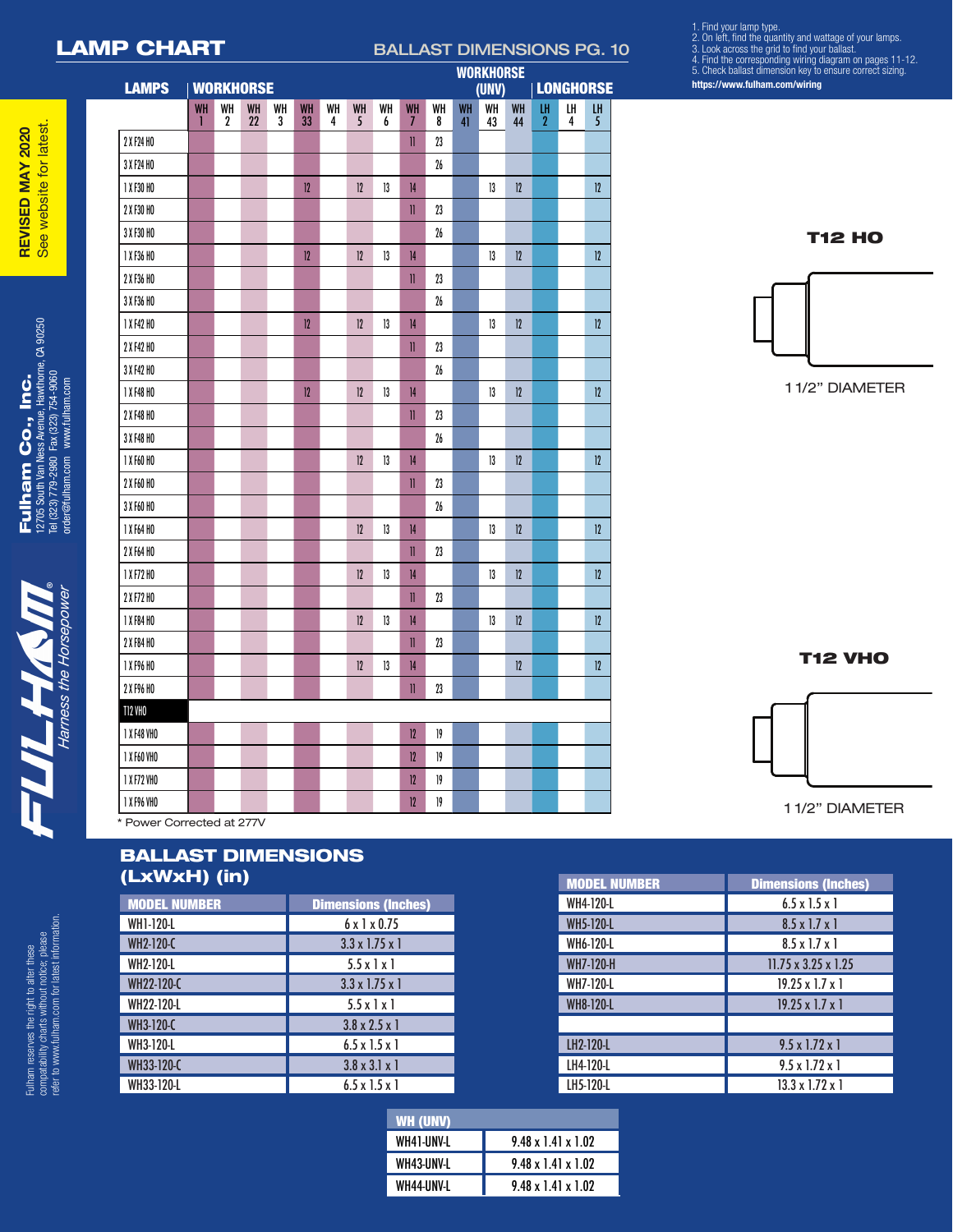- **1. Connect both pin sets of the socket before connecting "RED" & "YELLOW" wires.**
- **2. Ground case in accordance with the "National Electric Code."**
- **3. With Linear lamp use a starting aid.**
- **4. Ballast case temperature can not exceed 70°C.**
- **5. Remote mounting distance varies with lamp type. Contact customer service.**
- **6. Ballast can not be used with dimmer switch but can be used with occupancy sensor. (Note: Sensor will shorten lamp life.)**
- **7. Cap and insulate any unused red power wire.**  $\Rightarrow$  = Cap
- **8. When connecting two red power wires, they must be joined**
- **to make one wire before attaching to the socket. 9. BLS (Back Leads with Studs) Dimensions: Stud Length: 5/8", Stud Size: 8/32, Center to Center: 2"**
- **10. Running lamps in series will reduce the turn-on cycles of both lamps. (Configuration diagrams 4, 5, 6)**